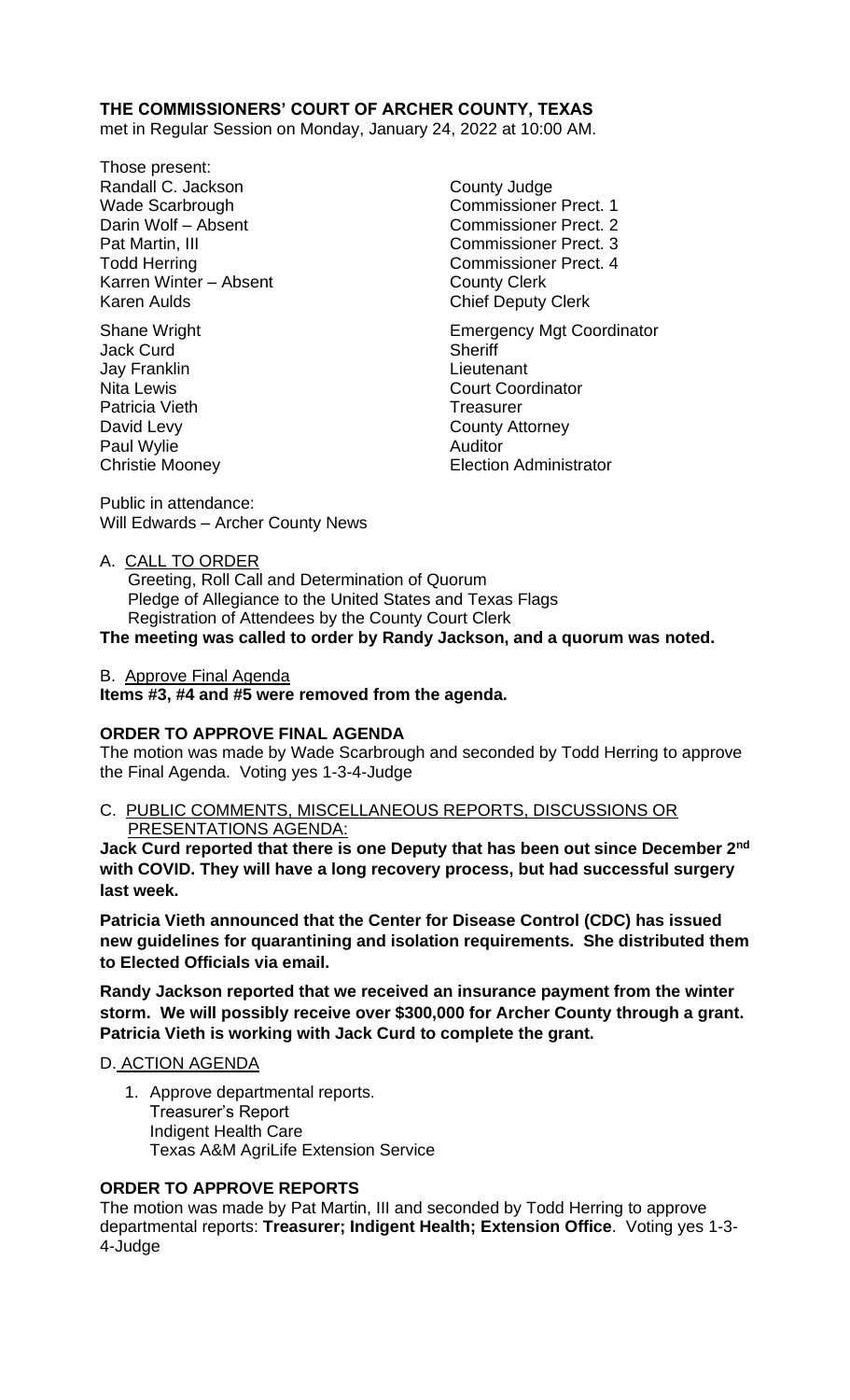#### 2. Approve vouchers for payment.

**Because of the Brazos internet outage on Friday, Commissioners did not receive their vouchers for payment prior to the meeting. This item was postponed until after Item 9. Patricia Vieth distributed vouchers to the Commissioners, and they were provided time to review them during the meeting.**

### **ORDER TO APPROVE VOUCHERS**

The motion was made by Wade Scarbrough and seconded by Pat Martin, III to approve vouchers for payment. Voting yes 1-3-4-Judge

- 3. Approve line-item transfers. **Removed**
- 4. Approve Education Certificates. **Removed.**
- 5. Approve Publisher's Certificates. **Removed**
- 6. Consider and/or take action on an Order changing the permanent polling location in Scotland, Texas.

**Christie Mooney notified the court that when she contacted Keith Teichman with the Knights of Columbus in Scotland to schedule their facility for the upcoming elections, he notified her that they do not want elections held there, and the elections would be moved to Scotland City Hall. Both the Knights of Columbus and Scotland City Council have approved the polling location change, and Commissioners must approve the change also. Ms. Mooney presented the Order to Move Permanent Polling Location in Scotland, Texas for the commissioners' approval and signatures. She must also update the website with the new location by February 1, 2022.** 

### **ORDER TO MOVE POLLING SITE**

The motion was made by Pat Martin, III and seconded by Wade Scarbrough to permanently move Voting Precinct 3 to Scotland City Hall located at 272 Avenue L, Scotland, TX 76379. Voting yes 1-3-4-Judge

7. Consider and/or take action on purchasing highway Burn Ban signs. **Shane Wright distributed a handout to Commissioners. He is recommending purchasing Burn Ban signs to be placed on Countyline signs to increase public awareness. Archer County would purchase the signs and TXDOT would install them. We would need approximately 14 signs totally approximately \$1100. Mr. Wright does not have enough funds in his budget for the signs. Randy Jackson confirmed with Paul Wylie that there are funds available.**

#### **ORDER TO PURCHASE SIGNS**

The motion was made by Randy Jackson and seconded by Wade Scarbrough to purchase Burn Ban signs. Voting yes 1-3-4-Judge

8. Consider and/or take action on replacing/updating Safe Alert software. **Shane Wright previously sent an email to Commissioners and distributed a handout at the meeting. He described the current software system stating that it utilizes phone providers and is very delayed because of older technology. Active911 software is more advanced with far greater technology. It is actually an application on cell phones. Mr. Wright discussed the cost difference: currently pay \$600/year and Active911 would be \$2400/year maximum. Jack Curd stated that his budget could help cover the cost until the next budget session. Wade Scarbrough suggested asking the fire departments throughout the county to contribute to the cost. Randy Jackson mentioned that he could do a line-item transfer in his budget also. Mr. Wright emphasized that it is time for an upgrade.**

#### **ORDER TO REPLACE SOFTWARE**

The motion was made by Wade Scarbrough and seconded by Todd Herring to purchase Active911 software to replace Safe Alert software. Voting yes 1-3-4-Judge